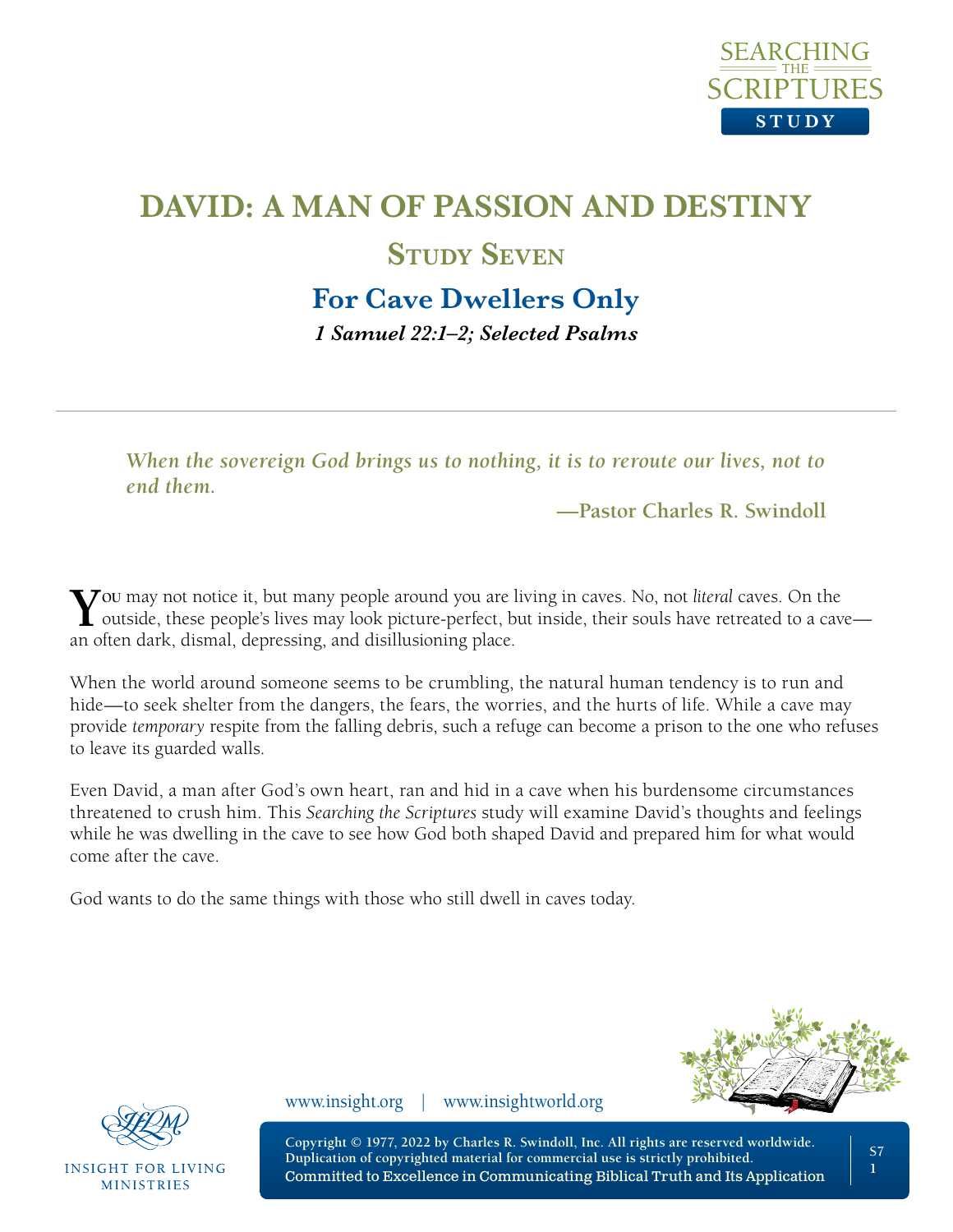

# **For Cave Dwellers Only**

*1 Samuel 22:1–2; Selected Psalms* 



#### **PREPARE YOUR HEART**

When David spent his days seeking shelter in a cave, he wrote several psalms. Confess your need for God by offering the words of *[Psalm 142:1–4](https://www.biblegateway.com/passage/?search=Psalm+142&version=NLT;NASB1995)* in preparation for your study of God's Word today:

*I cry out to the LORD*; *I* plead for the LORD's mercy. *I pour out my complaints before him and tell him all my troubles. When I am overwhelmed, you alone know the way I should turn. Wherever I go, my enemies have set traps for me. I look for someone to come and help me, but no one gives me a passing thought! No one will help me; no one cares a bit what happens to me.*



# **TURN TO THE SCRIPTURES**

With each success in the arena of battle and in the political arena, David looked more and more like a king. Once King Saul realized that David posed a threat to the throne, Saul committed himself to a singular goal . . .

*To kill David.*

Amid Saul's pursuit, David ran for his life, giving up everything to stay alive. He forfeited his rewarding job in Saul's court. He left behind his wife, his mentor, and his best friend. When it seemed like he had lost all hope, David gave up even his own dignity to hide among his enemies, the Philistines. With all his crutches removed, all David had to lean upon was God.



INSIGHT FOR LIVING **MINISTRIES** 

www.insight.org | www.insightworld.org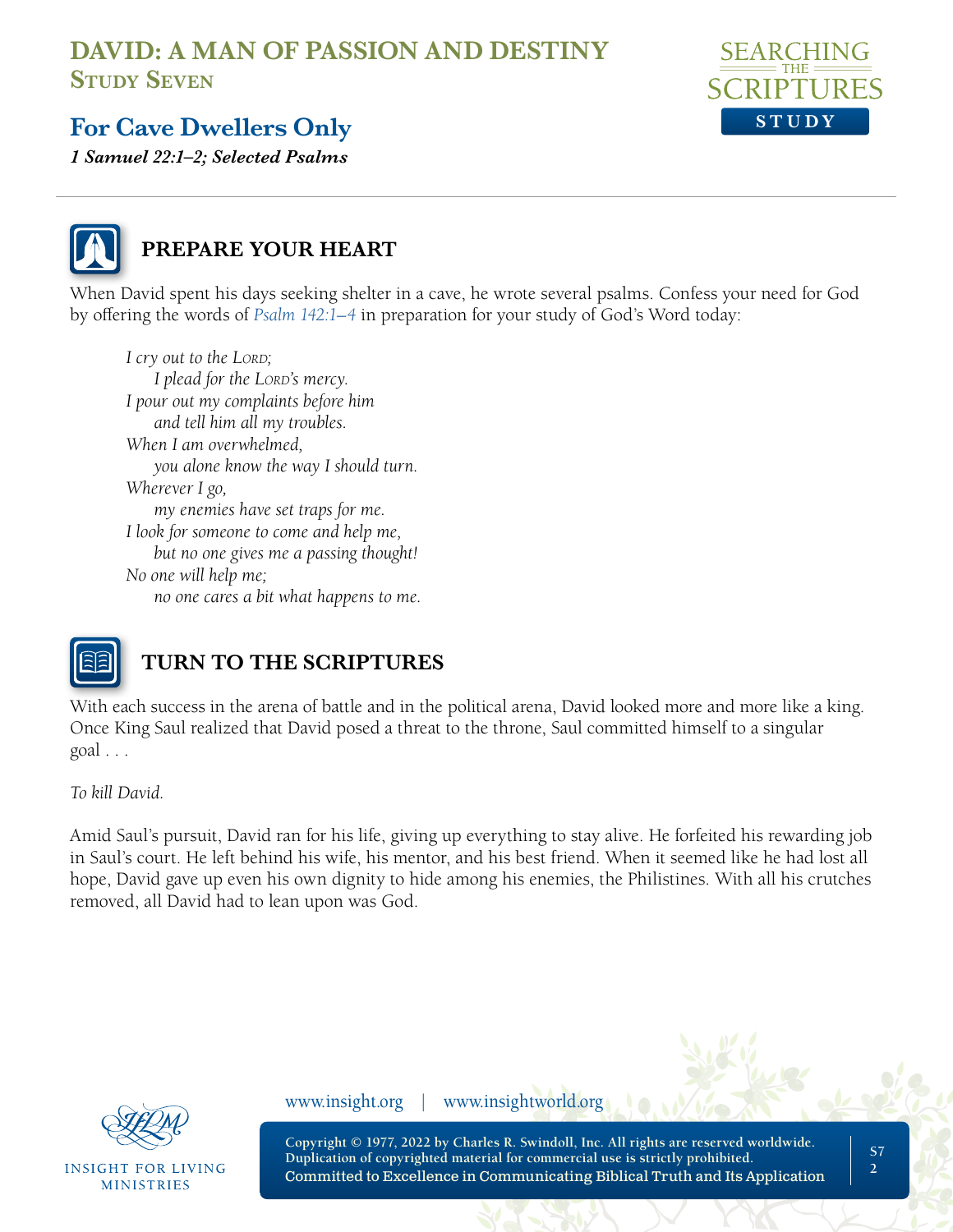

#### **For Cave Dwellers Only**

*1 Samuel 22:1–2; Selected Psalms* 

According to *[1 Samuel 22:1](https://www.biblegateway.com/passage/?search=1+Samuel+22%3A1&version=NLT;NASB1995)*, what did David do after hiding among the Philistines in Gath?

According to *[22:2](https://www.biblegateway.com/passage/?search=1+Samuel+22%3A2&version=NLT;NASB1995)*, others joined David during this time. What were their reasons for siding with Israel's rejected hero?

| <u>.</u> |  |
|----------|--|
|          |  |
|          |  |

When David's morale sunk as low as it possibly could go, he became a refuge to those like him who had been chewed up, spat out, and left behind by society. While David and these other vagabonds found community in the haven of that cold, dark cave, David composed several psalms to God—songs dripping with earnest cries for help and heartfelt refrains of hope.

This study will look at three of these psalms: Psalms 142, 57, and 34. The following charts will guide you through observation and interpretation of each psalm individually. Then, the rest of the study will continue with correlation and application according to the method laid out in Pastor Chuck Swindoll's book, *Searching the Scriptures: Find the Nourishment Your Soul Needs*. 1



**INSIGHT FOR LIVING MINISTRIES** 

www.insight.org | www.insightworld.org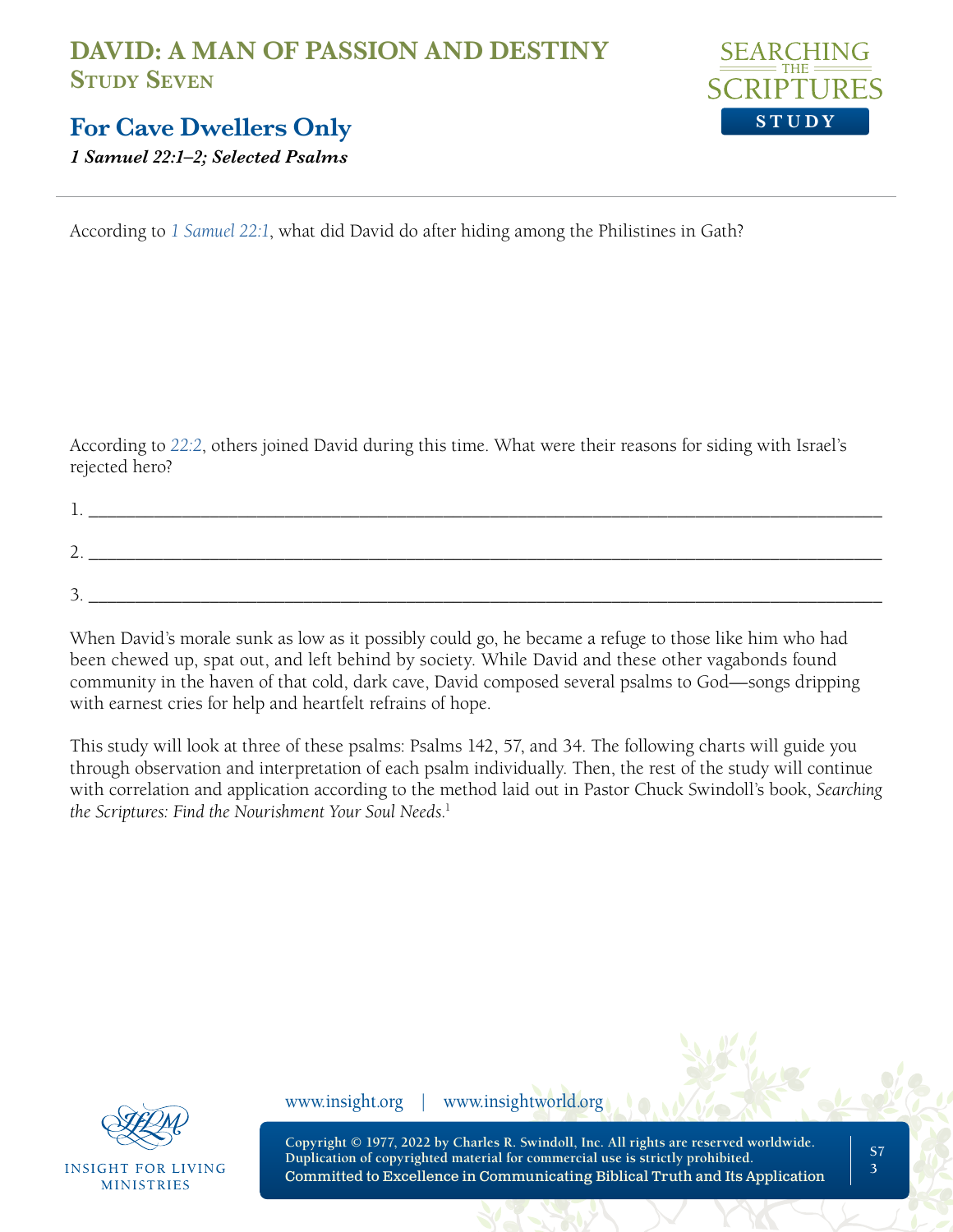#### **For Cave Dwellers Only**

*1 Samuel 22:1–2; Selected Psalms* 

| David Admits His Need<br>Psalm 142:1-7                                                                                                                                                                                                                                                                    |                                                                                                                                                                                     |  |  |  |
|-----------------------------------------------------------------------------------------------------------------------------------------------------------------------------------------------------------------------------------------------------------------------------------------------------------|-------------------------------------------------------------------------------------------------------------------------------------------------------------------------------------|--|--|--|
| Careful students of the Bible always read a psalm's superscript. This brief note often provides an interpretive<br>key that clues the readers in to the psalm's context, which is essential to unlocking its meaning. Read the<br>superscript of Psalm 142 and write down the context of its composition: |                                                                                                                                                                                     |  |  |  |
| <b>Observation</b>                                                                                                                                                                                                                                                                                        | Interpretation                                                                                                                                                                      |  |  |  |
| According to 142:1-4, how did David describe his<br>circumstances? How does knowing the context of<br>the psalm provide clarity to these descriptions?                                                                                                                                                    | The superscript calls this psalm a <i>maskil</i> , a title<br>which comes from the verb meaning "to instruct."<br>What is the main lesson David was teaching through<br>this psalm? |  |  |  |
| According to 142:5–6, how did David respond to his<br>circumstances?                                                                                                                                                                                                                                      | This psalm ends abruptly, with little resolution.<br>Why do you think David wrote it this way?                                                                                      |  |  |  |

*This was the lowest moment of David's life to date. He had no security. He had no food. He had no one to talk to. He had no promise to cling to. He had no hope that anything would ever change. He was alone in a dark cave, away from everything and everybody he loved. Everybody except God.* **—Pastor Chuck Swindoll**



**INSIGHT FOR LIVING** MINISTRIES

www.insight.org | www.insightworld.org

**Copyright © 1977, 2022 by Charles R. Swindoll, Inc. All rights are reserved worldwide. Duplication of copyrighted material for commercial use is strictly prohibited.** Committed to Excellence in Communicating Biblical Truth and Its Application



**S7 4**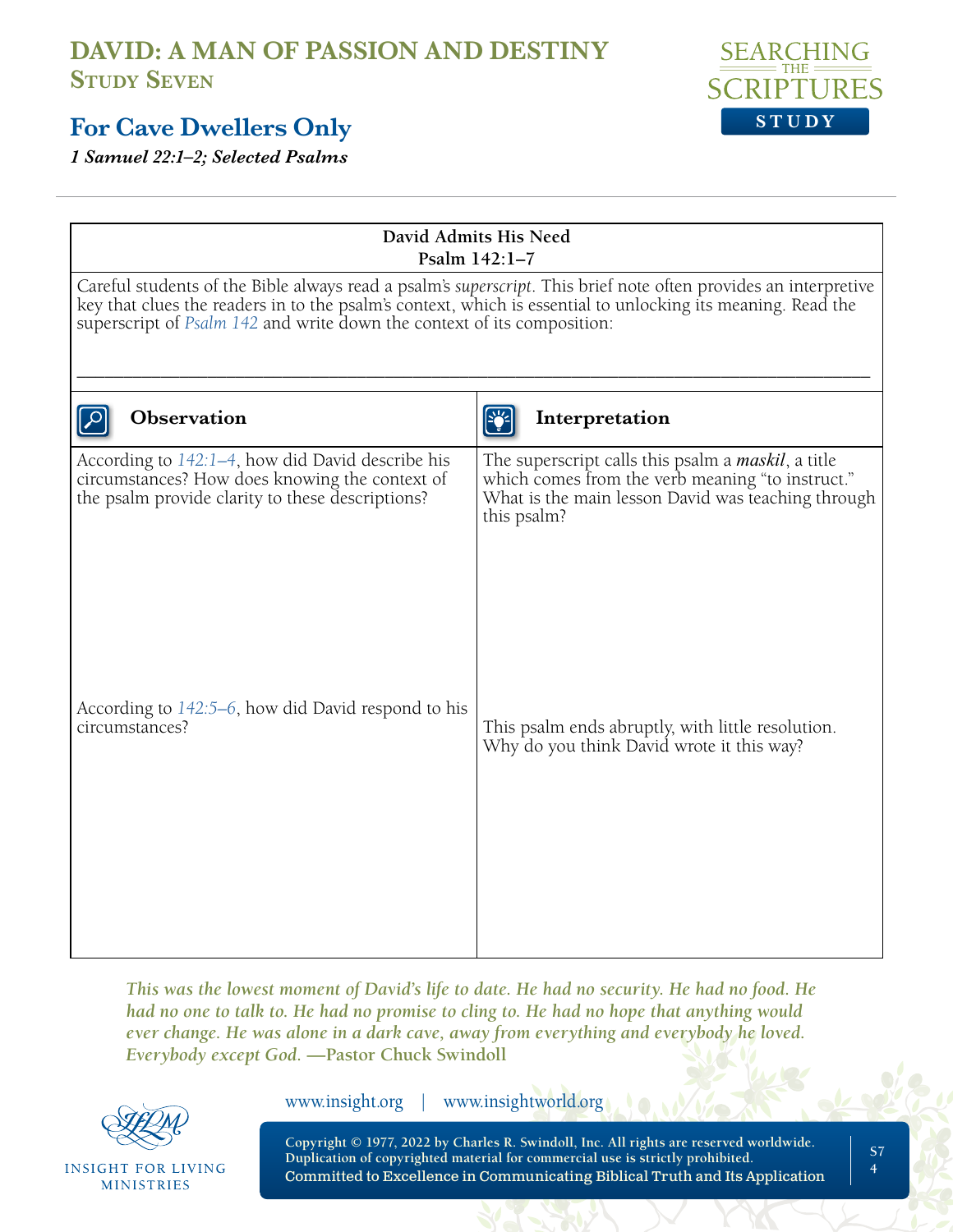

#### **For Cave Dwellers Only**

*1 Samuel 22:1–2; Selected Psalms* 

| David Cries for Help<br>Psalm 57:1-11                                                                                                                                                                                                                                                                                                     |                                                                                            |  |  |  |
|-------------------------------------------------------------------------------------------------------------------------------------------------------------------------------------------------------------------------------------------------------------------------------------------------------------------------------------------|--------------------------------------------------------------------------------------------|--|--|--|
| Although Psalm 142 captures a snapshot of David at one of his lowest moments, he did not sulk in his<br>cave forever. Rather, he recalled God's promises to him, and his adversity drove him to his knees in prayer.<br>In Psalm 57, David prayed earnestly and came to see that God—not the cave—was his true "protection"<br>$(57:1)$ . |                                                                                            |  |  |  |
| Observation                                                                                                                                                                                                                                                                                                                               | Interpretation                                                                             |  |  |  |
| What did David say he would do in 57:9-11, despite<br>the bleak outlook described in 57:4, 6?                                                                                                                                                                                                                                             | What does David's call in 57:2-3 reveal about his<br>faith in God? (Note the verb tenses!) |  |  |  |
| Read $57:5$ , then $57:11$ . What stands out to you most<br>about these two verses?                                                                                                                                                                                                                                                       | According to 57:5, 11, what was David's deepest<br>desire amid his conflict with Saul?     |  |  |  |
|                                                                                                                                                                                                                                                                                                                                           |                                                                                            |  |  |  |

*David was saying, "Now You be gracious to me, God. I'm stretched—pulled beyond my limits. But You meet my needs." He's crying out his declaration of dependence.*  **—Pastor Chuck Swindoll**

**INSIGHT FOR LIVING MINISTRIES** 

www.insight.org | www.insightworld.org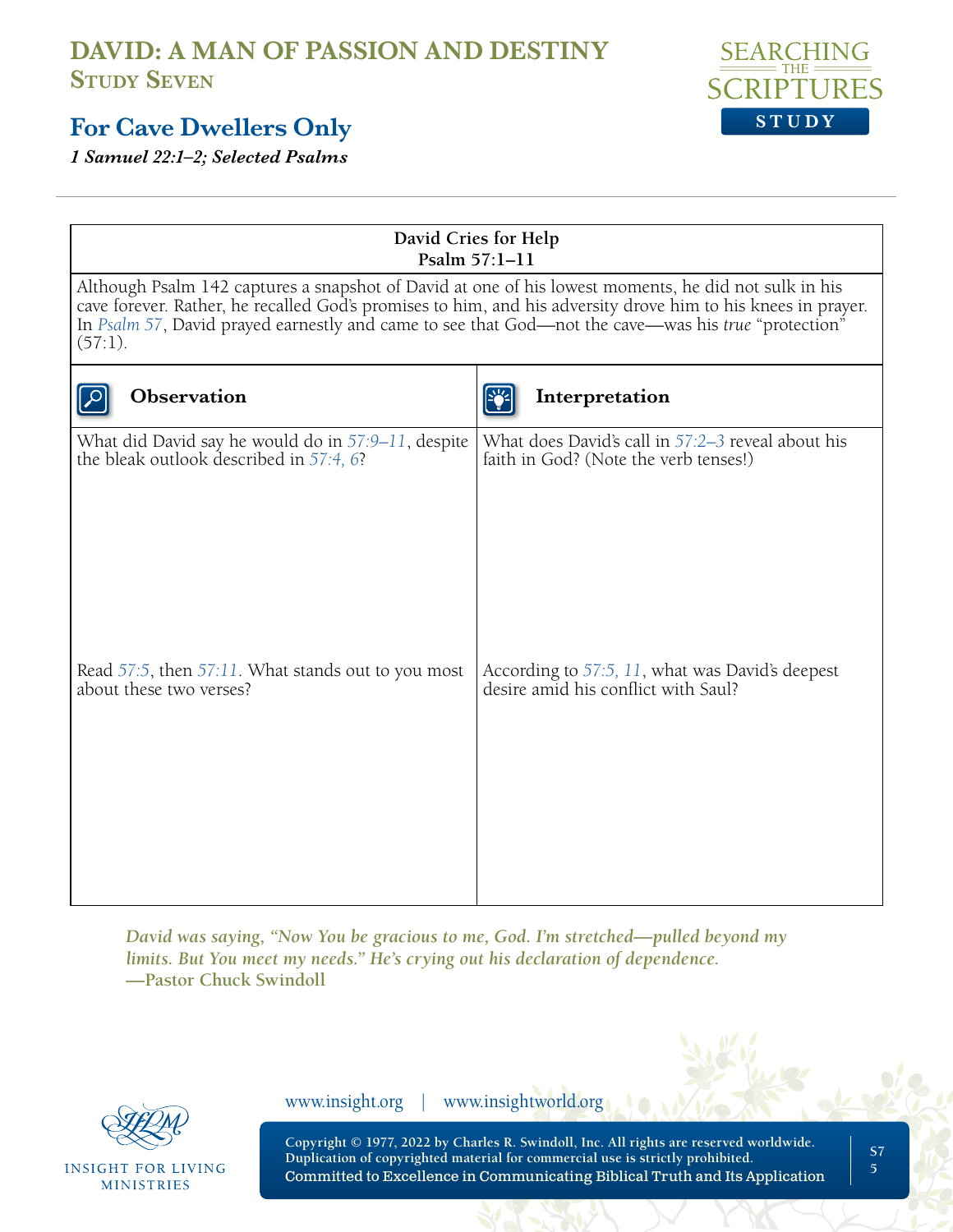#### **For Cave Dwellers Only**

*1 Samuel 22:1–2; Selected Psalms* 

| <b>SEARCHING</b><br>__________ THE ________ |  |  |
|---------------------------------------------|--|--|
| <b>SCRIPTURES</b>                           |  |  |
| STUDY                                       |  |  |

| David Humbly Receives God's Goodness<br>Psalm 34:1-22                                                                                                                                                                                                                                                                                                                               |                                                                                              |  |  |  |
|-------------------------------------------------------------------------------------------------------------------------------------------------------------------------------------------------------------------------------------------------------------------------------------------------------------------------------------------------------------------------------------|----------------------------------------------------------------------------------------------|--|--|--|
| David wrote many of his psalms both to God and for the people of Israel. And he wrote Psalm 34 for<br>a very specific group of people—those who were "in trouble or in debt or were just discontented"<br>(1 Samuel 22:2). As you read, imagine yourself seeking refuge in the cave among the ranks of those 400<br>people who had also lost all their crutches and all their hope. |                                                                                              |  |  |  |
| <b>Observation</b>                                                                                                                                                                                                                                                                                                                                                                  | Interpretation                                                                               |  |  |  |
| What lesson did David hope his readers would learn<br>through this psalm (see $34:11-14$ )?                                                                                                                                                                                                                                                                                         | How would the refugees in the cave have received<br>David's words in $34:\overline{15}-20$ ? |  |  |  |
| What words of encouragement did David offer in<br>this psalm to those facing terrible situations?                                                                                                                                                                                                                                                                                   | How did David's tone and attitude change from<br>Psalm 142 to Psalm 57 to Psalm 34?          |  |  |  |

*We don't know in what order David wrote these psalms, but looking at his life, they seem to fit*  in this backward order: Psalm 142 when he's at his lowest moment on his face, Psalm 57 when *he's on his knees, and finally Psalm 34 when he's on his feet.* **—Pastor Chuck Swindoll**

**INSIGHT FOR LIVING MINISTRIES** 

www.insight.org | www.insightworld.org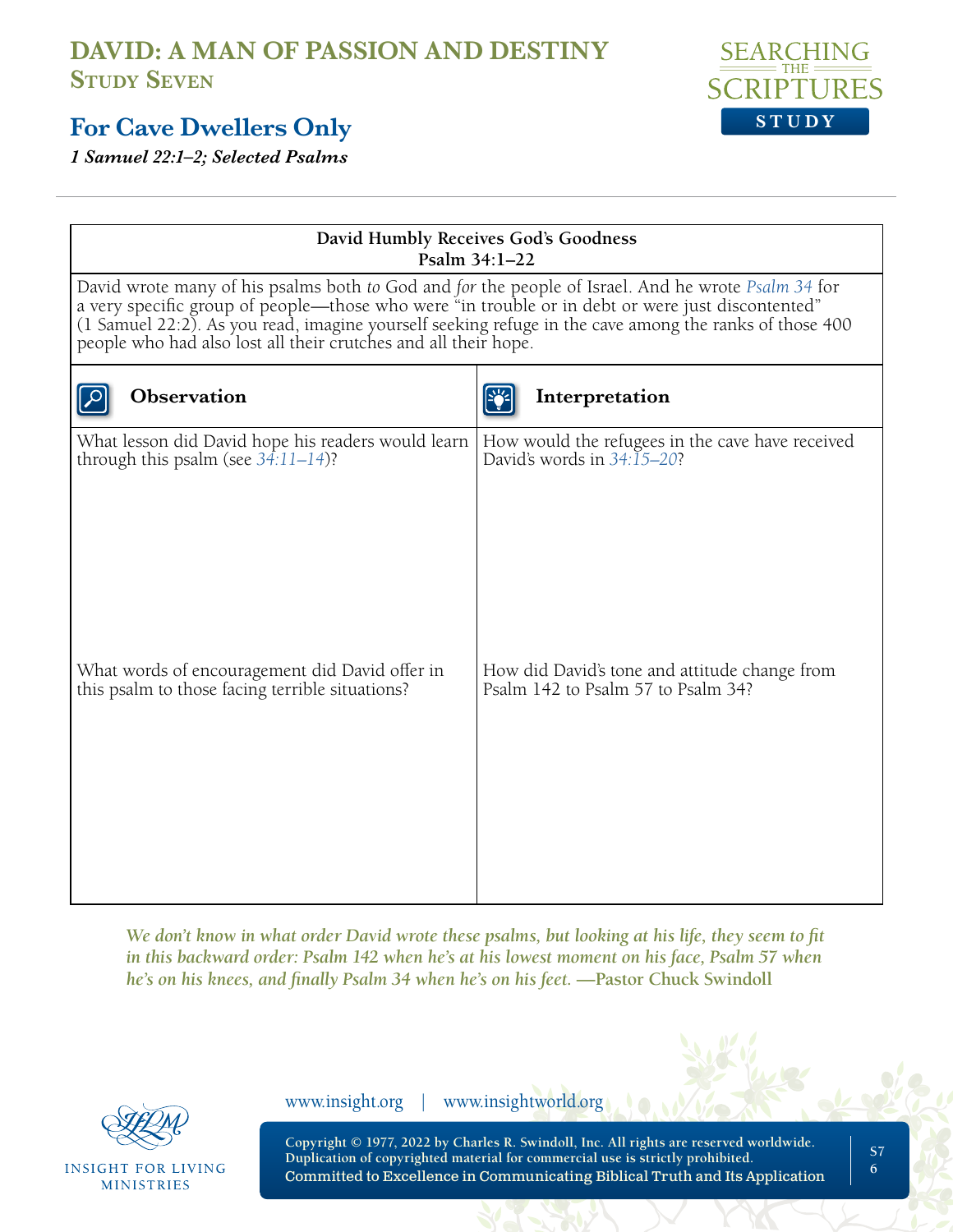

#### **For Cave Dwellers Only**

*1 Samuel 22:1–2; Selected Psalms* 

#### **Correlation: The Perfect Refuge**

David found his true refuge not in the dark recesses of the cave but in the caring embrace of his God. Nearly one thousand years later, Jesus offered the same haven in Himself.

Read *[Matthew 11:28–30](https://www.biblegateway.com/passage/?search=Matthew+11%3A28%E2%80%9330&version=NLT;NASB1995)*. Whom did Jesus address in *[11:28](https://www.biblegateway.com/passage/?search=Matthew+11%3A28&version=NLT;NASB1995)*? What caring message did He offer them?

What two traits did Jesus use to describe himself in *[11:29](https://www.biblegateway.com/passage/?search=Matthew+11%3A29&version=NLT;NASB1995)*?

1. \_\_\_\_\_\_\_\_\_\_\_\_\_\_\_\_\_\_\_\_\_\_\_\_\_\_\_\_\_\_\_\_\_\_\_\_\_\_\_\_\_\_\_\_\_\_\_\_\_\_\_\_\_\_\_\_\_\_\_\_\_\_\_\_\_\_\_\_\_\_\_\_\_\_\_\_\_\_\_\_\_\_\_\_\_ 2. \_\_\_\_\_\_\_\_\_\_\_\_\_\_\_\_\_\_\_\_\_\_\_\_\_\_\_\_\_\_\_\_\_\_\_\_\_\_\_\_\_\_\_\_\_\_\_\_\_\_\_\_\_\_\_\_\_\_\_\_\_\_\_\_\_\_\_\_\_\_\_\_\_\_\_\_\_\_\_\_\_\_\_\_\_

Those desperate for shelter today need only to hide in Jesus, the ever-present help and eternal hope. This hope is available right now to any who would take hold of it.

#### **Application: How David Changed**

The cave of Adullam became not a prison but a sanctuary where David could connect with God. He entered the cave helpless but emerged hopeful. How did such a profound change come over David? Pastor Chuck offers three explanations. David was . . .

- 1. *Hurt enough to admit his need.* God slowly took away each of David's crutches. When the pain was so great from all he had lost, David didn't give up. He turned to God.
- 2. *Honest enough to cry for help.* There was no pretending or posturing with David. He directly addressed his needs to God and sought His help.
- 3. *Humble enough to learn from God.* David used his time of trial to learn and to grow.



INSIGHT FOR LIVING **MINISTRIES** 

www.insight.org | www.insightworld.org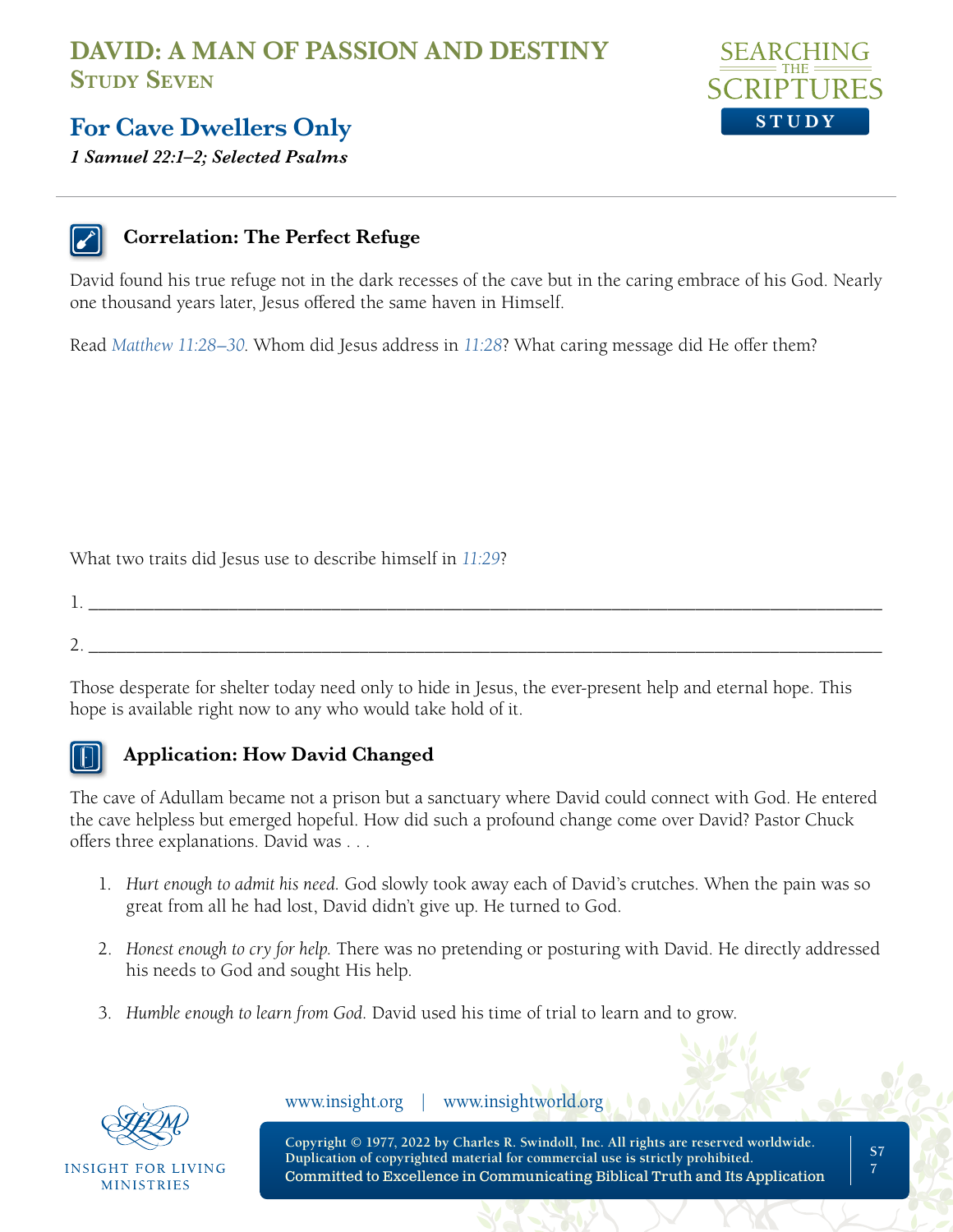

#### **For Cave Dwellers Only**

*1 Samuel 22:1–2; Selected Psalms* 

Do you ever find yourself among the cave dwellers? Where do you tend to hide or seek refuge? What enemies usually drive you there?

What would it look like for you to leave your cave behind and take refuge in the rest Christ offers? Perhaps God is calling you to adopt one of the characteristics David showed during his cave-dwelling experience.

When David had nowhere else to turn, he hid in a cave. God, however, used this season to strengthen David and to remind him of His faithfulness. You might feel like David today—as if the cave you're hiding in is your only shelter from the threats and harms of this world. Join David. Step out of your cave in faith and find comfort in the light—the light of God's mercy and grace.



**INSIGHT FOR LIVING MINISTRIES** 

www.insight.org | www.insightworld.org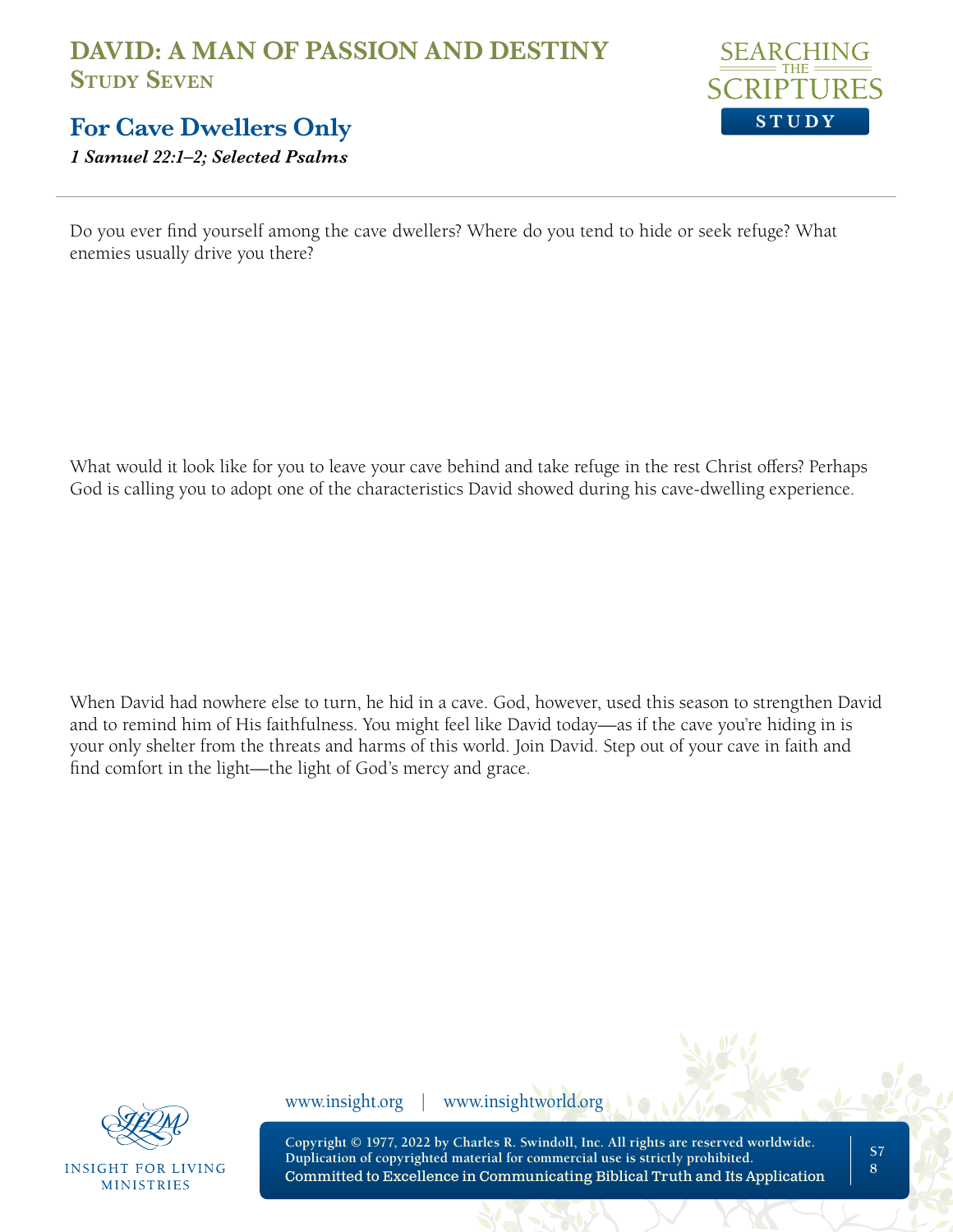

## **For Cave Dwellers Only**

*1 Samuel 22:1–2; Selected Psalms* 



## **A FINAL PRAYER**

*Father, thank You for those times You brought me out of the darkest moments of my life. I ask You to show me the caves where I tend to hide so I can trust You to bring me out with Your guiding hand. Help me to find refuge in the shelter of Your wings only. I pray these things in Jesus' safe and secure name. Amen.*

ENDNOTE<br>1 To learn al

1. To learn about Pastor Chuck Swindoll's *Searching the Scriptures* method of Bible study, go to the web page, "*[How to Study the Bible for Yourself](https://sts.insight.org/)*."



**INSIGHT FOR LIVING MINISTRIES** 

www.insight.org | www.insightworld.org